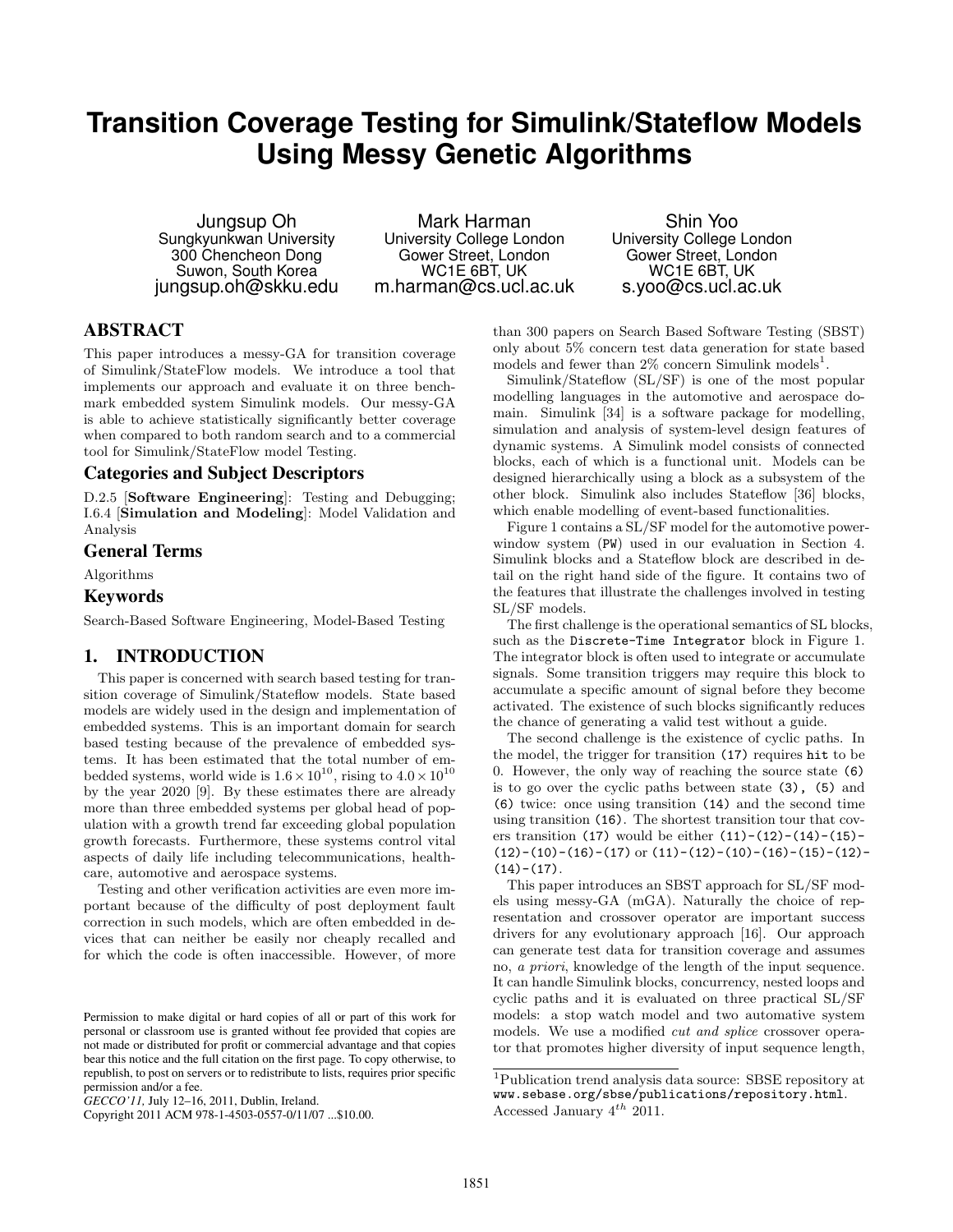

Figure 1: SL/SF model of a car power-window. It contains two factors that are challenging to automated test data generation. First, the Discrete-Time Integrator SF block requires a certain number of accumulated input to generate a signal. Second, the SF block contains a cyclic path.

thereby guiding the search towards those paths that either are cyclic or include accumulation blocks.

The primary contributions of this paper are as follows:

- 1. The paper introduces a automated test data generation approach for SL/SF models using messy-GA. The messy-GA allows us to generate transition coverageadequate input sequences without fixing the length of sequences in advance. The approach is also able to cope with not only cyclic paths and concurrency but also Simulink blocks such as integrator, delay and change detection.
- 2. The paper introduces a tool that implements our approach and presents an empirical study to evaluate it. The results of the study reveal that our approach outperforms both the random approach and a commercially available tool with respect to transition coverage criterion. For each of the three systems the performance of our approach is significantly better than both random search and the commercial tool at the 99% confidence level (for both t-test and the non parametric Wilcoxon test).

The organisation of the remainder of the paper is as follows. Section 2 formalises the definitions of SL/SF models upon which our approach is based, while Section 3 describes our algorithm and its implementation. Section 4 describes the empirical evaluation of our approach, the results of which are discussed in Section 5. In order to give the reader the context in which our work resides, Section 6 describes the previous work to which our work is related and sets out some directions for future work that draw in our results as well as this previous work. Section 7 concludes.

#### 2. DEFINITIONS

There are many variations of SL/SF models with subtle differences. For clarity, this section defines the SL/SF models used in or work. A state-based model is defined as a tuple  $M = (S, \Pi, V, T)$ , where S is a set of states,  $\Pi$  is a set of events,  $V$  is a set of variables and  $T$  is a set of transitions [20]. Let  $\Theta$  denote an interpretation of V that assigns an initial

value to each variable  $v$  in  $V$ . For example, the initial value of the variable m in Figure 2 is defined by  $\Theta(m) = 0$ . A transition  $t \in T$  is a tuple  $(s_S, trg, gr, a, s_T)$ :  $s_S \in S$  is the source state of the transition,  $s_T \in S$  is the target state of the transition,  $trg$  is a predicate on  $\Pi$ ,  $gr$  is a predicate on V and a is a set of assignments to V. Let  $s_S(t)$  denote the source state of a specific transition t,  $s_T(t)$  the target state of a specific transition t and so on.

We partition the set of variables,  $V$ , into three disjoint subsets:  $V_I$ ,  $V_O$  and  $V_L$ , each representing a set of input, output and local variables respectively. Input variables are set by an external input of the state-based model. Output variables communicate the output from the state-based model to the external world. Finally, local variables are only used internally.

A Stateflow model can contain a hierarchical and/or a concurrent structure defined over states. A state is either basic or composite. A basic state is one without any child state, whereas a composite state contains at least one child states (a set of which is denoted by  $ch(s)$ ). For example, State 1 in Figure 2 is a composition state, while all others are basic. A composite state s is classified either as an ORstate  $(s_{\parallel})$  or as an AND-state  $(s_{\&})$ . An OR-state has only one active sub-state at any time, i.e., the model in Figure 2 being in State 1 implies that the model is actually in either State 2, 3, 4 or 5 but not in more than one of the sub-states at any time. On the other hand, child states of an ANDstate are all active simultaneously. Let  $S_{\parallel}$  and  $S_{\&}$  represent the set of OR- and AND-states respectively; it follows that  $S = S_{\parallel} \cup S_{\&}$ . Finally, any Stateflow model contains a unique state called the root state, which is the state at the highest level of this hierarchy. In Figure 2, State 1 is the root state.

A configuration  $C$  is a maximal set of states in which a system can be simultaneously. More formally,  $C \subseteq S$  is called a configuration if all the following conditions are met:

- C contains the root state of M
- $\forall s_{k} \in S, (s_{k} \cup ch(s_{k}) \in C) \vee (s_{k} \cup ch(s_{k}) \notin C)$
- $\forall s_{\text{II}} \in S, (s_{\text{II}} \in C \wedge |ch(s_{\text{II}}) \cap C| = 1) \vee (s_{\&} \cup ch(s_{\&}) \notin C)$

Therefore, each configuration can be uniquely characterised by its basic states. There are 4 configurations in Figure 2,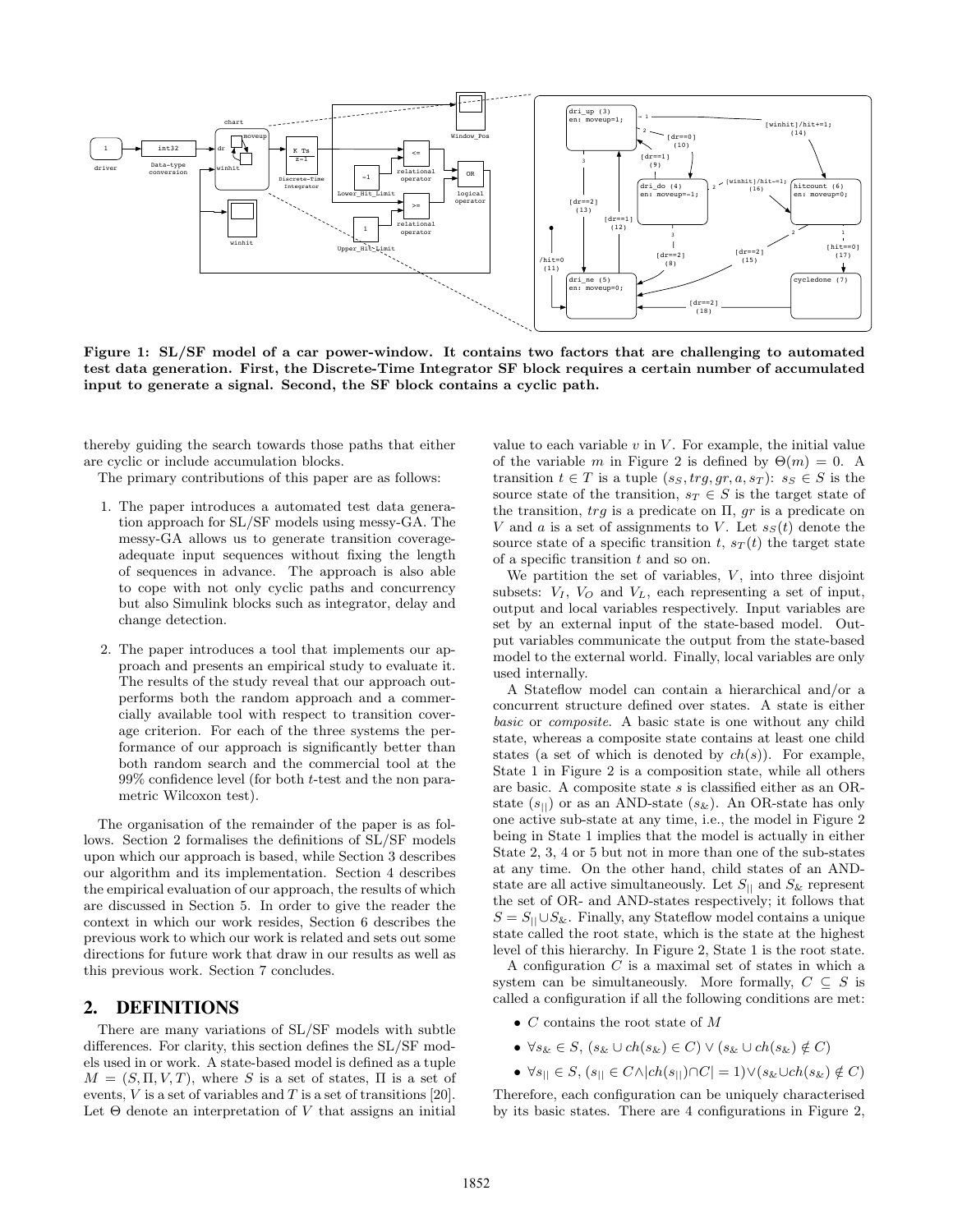

Figure 2: A simple Stateflow model

which are {1, 2}, {1, 3}, {1, 4} and {1, 5}. Since the root state is always included in any configuration, these notations can be simplified to  $\{2\}$ ,  $\{3\}$ ,  $\{4\}$  and  $\{5\}$ .

We define a base node to be a snapshot of an executable  $SL/SF$  model. More formally, a base node  $B$  is a tuple  $(C, V_{gr(t_O(C))}, \overline{i}_C)$  given a configuration C. First, let  $t_O(C)$ be the set of transitions whose source state is in the configuration  $(s_S(t) \in C)$ . The set  $gr(t_O(C))$  contains the guards of all outgoing transitions from the states in the configuration C, i.e.  $gr(t_O(C)) = \{gr(t)| \forall t, s_S(t) \in C\}.$ Finally,  $V_{gr(t_O(C))}$  is called transitional trigger values and is defined as follows:  $V_{gr(t_O(C))} = \{v | (v \in V_L \cup V_O) \land$ (*v* is used by  $gr(t_O(C))$ }

Note that  $v \notin V_I$ , i.e.  $V_{gr(t_O(C))}$  does not include variables that depend on external inputs. Let us consider an example with the configuration  $C = \{1, 4\}$  in Figure 2.  $t<sub>O</sub>(C)$  would be the transition from State 4 to State 5, as this is the only outgoing transition from the states in C,  $\{1,4\}$ .  $gr(t<sub>O</sub>(C))$ would be  $\{[a > 0]\}$ . Finally,  $V_{gr(t_O(C))}$  would be  $\{a : 5\}$ . Note that other variables,  $b, c, d$  and m are not included because they are not involved in the guard  $[a > 0]$ .

It is possible to uniquely identify base nodes given a configuration, C, and transition triggers,  $V_{gr(t<sub>O</sub>(C))}$ . Two distinct base nodes may have the same configuration  $C$  but contain different transition triggers,  $V_{gr(t<sub>O</sub>(C))}$ . The formal definition of the base node forms the phenotype representation, which is described in more detail in Section 3. The last element of the base node tuple B is an input sequence,  $\overline{i}_C$ . This is a sequence of inputs that will lead the SL/SF model from its initial state to the state of the snapshot denoted by the pair of configuration  $C$  and the transition triggers  $V_{gr(t_O(C))}.$ 

## 3. TEST DATA GENERATION ALGORITHM

The test case generator aims to find test cases that achieve the given coverage criterion. This paper uses all transition coverage. Algorithm 1 shows the pseudo-code for the main algorithm for transition coverage test data generation. The algorithm first sorts all transitions in the given SL/SF model by topological order. For example, with the model depicted in Figure 2, the transition from State 3 to State 4 should be attempted after the test case for transition from State 2 to State 3 has been found, providing the base node that contains the source state in the configuration. The algorithm starts with an initial base node  $b_0$  that represents the initial state of the model. In the main loop, the algorithm searches for test case for each transition by invoking FindTestCase. The algorithm saves the collateral coverage achieved for non-target transitions. The FindTestCase procedure is essentially a messy Genetic Algorithm applied to test case generation for SL/SF models.

Initial population: An individual solution for the messy-GA is a data-structure that contains a base node, B: the input sequence of the base node forms the chromosome, while each step of the sequence forms the genes. As discussed in Section 2, the pair of configuration and transition triggers is used to identify individual snapshots. In order to begin the search for a test case that executes a specific transition, the source state of the transition should be active, i.e. be in the configuration. Once the source state is in the configuration, the algorithm can seek to generate test inputs that will trigger the target transition. When initialising the population for a specific target node, a base node  $b$  is selected from a list of base nodes  $L$  if the configuration of  $b$  contains the source state. If the number of qualifying base nodes is larger than the population size, base nodes with higher fitness values are prioritised. If there are fewer qualifying base nodes than the population size, some of the qualifying base nodes will be duplicated to initialise the population.

Algorithm 1: Main Algorithm for Test Data Generation for Transition Coverage

**Input:** A SL/SF model  $M = (S, \Pi, V, T)$ 

**Output:** A list of base-nodes,  $L$ , that satisfies the transition coverage criterion

- (1) Sort T in topological order
- $(2)$   $L \leftarrow \emptyset$
- (3) Add the initial base node,  $b_0$ , to L
- (4) for each  $t \in T$
- (5)  $L \leftarrow L \cup \text{FINDTESTCASE}(t)$
- $(6)$  if transition coverage is satisfied then break
- (7) return L

Fitness Evaluation: FindTestCase uses Korel's objective function table [27] to calculate the branch distance for each predicate that forms the guard of the transition of interest. Branch distance is the sum of objective function values of each term in the target transition; it measures how close the test input is to satisfying the guard of the target transition. Since the input sequence has an unspecified and potentially unbounded number of steps, it is possible for an individual to visit the target transition multiple times, initiating the calculation of branch distance multiple times. However, the algorithm uses only the final measurement of branch distance. Despite the relative simplicity of this approach, our results indicate that it can be effective for SL/SF models, though undoubtedly it would perform poorly if used for SBST of programs rather than models. A further fortunate side effect of our approach is that the unbounded nature of the input means that there is no need for normalising fitness values, avoiding issue with normalisation[4].

Genetic Operators: We use binary tournament selection and a mutation operator adds a single step to the input sequence by adding random input values. These are entirely standard. However, we use a cross over operator and representation that is specifically designed for the SL/SF problem in order to overcome the challenges for SL/SF testing mentioned in the introduction. With test data generation for SL/SF models, a key insight is that crossover should be constrained to occur only at specific points in order to preserve building blocks and to yield recombinations of compatible genetic material, rather than arbitrary material.

We employ a 'cut and splice' crossover that allow us to cut two parents at different locations and splice the parts together. This naturally entails a variable length chromo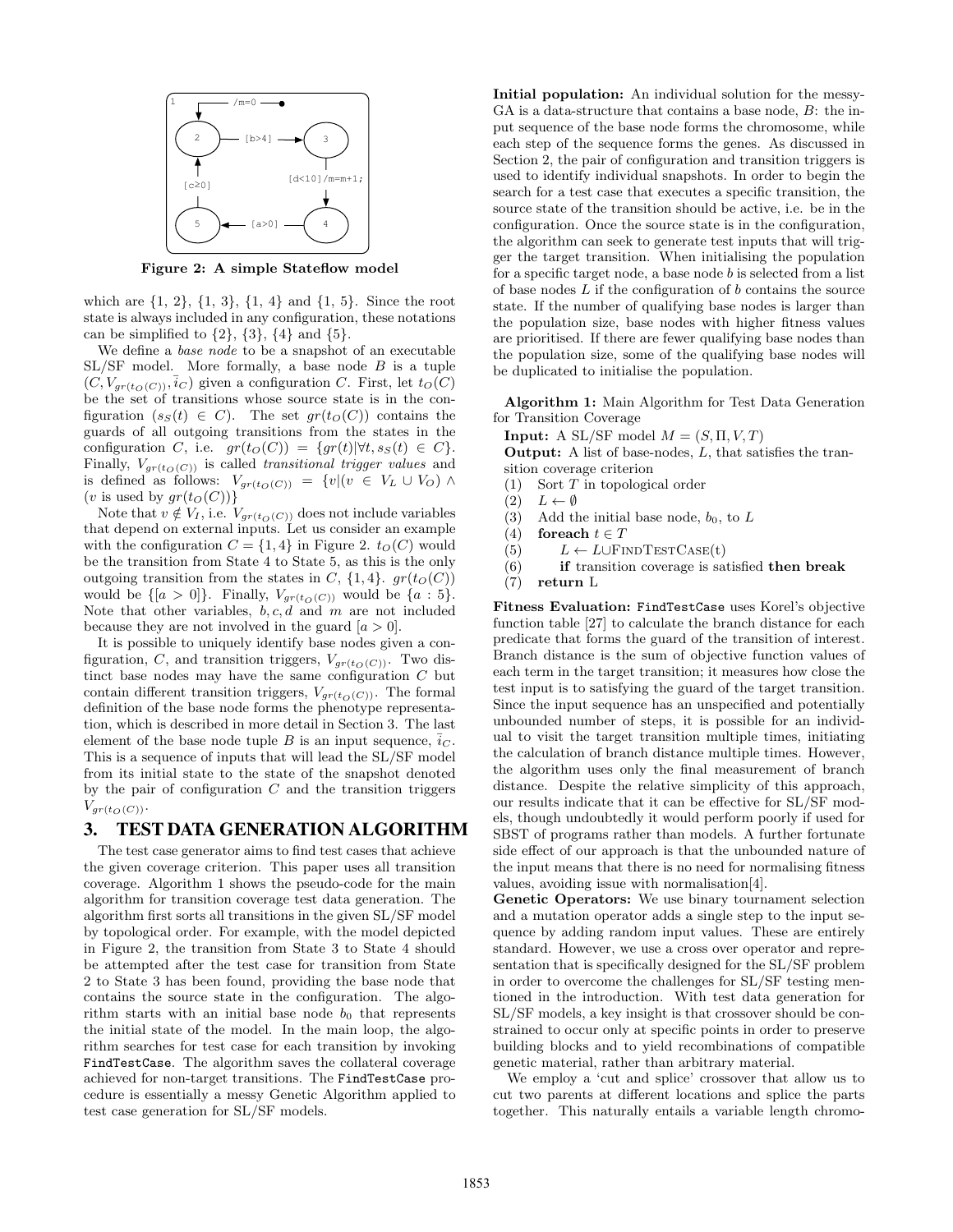some representation, which is why we combine this crossover with a messy-GA algorithm. Our goal is to ensure that sequences are spliced at points which share the same configuration. Where this is possible for two parents, a cut and splice point is chosen so that the input flows continuously from the part of the child chromosome taken from one parent to that part of the child taken from the other parent. Where this is not possible the crossover chooses an arbitrary splice point.

Implementation: Figure 3 describes the architecture of the test data generator, which contains 3 main components: executable model generator, coverage goal generator and test case generator. The executable model generator creates an executable model from an SL/SF model in order to dynamically valuate test inputs. The coverage goal generator provides the list of goal elements of the SL/SF model under test to be covered by test cases following a coverage criterion. The test case generator uses the messy-GA to construct test cases for the criteria supplied to it by the coverage goal generator on the model from the executable model generator.



Figure 3: Test Data Generation Framework

A feedback report is generated for a guard contains the following information: 1) id of the guard, 2) boolean evaluation and branch distance of each term in the guard (following Trace et al.) and 3) the final boolean evaluation of the guard. An example report is  $T1|T(-3.0)F(2.0)|T$ . This is interpreted as follows: the guard for transition T1, which consists of two terms, has been evaluated; the first term has been evaluated to be True with the branch distance of -3.0 while the second term has been evaluated to be False with the branch distance of 2.0. The guard itself has been resolved to be True, thereby initiating the transition.

#### 4. EXPERIMENTAL SETUP

The empirical study uses 3 SL/SF models from the MATLAB benchmark suite in order to evaluate the proposed approach with respect to the full transition coverage criterion. All 3 models have been studied for test data generation in the literature. The PW model contains a relatively simple Stateflow chart but a complicated Simulink block (an integrator). It also contains a cyclic path. The sf\_car model represents an automatic transmission controller of a modern car; it contains concurrent states and events. The logic determines when the gear goes up or down. The stopwatch model is a model of a stopwatch logic. This model has several junctions, some of which work like nested loops. This makes

Table 1: Summary of the subject models

|           | $\cdot$ |                          |
|-----------|---------|--------------------------|
| Model     |         | No.States No.Transitions |
| PW        | ь       | 11                       |
| sf_car    | 15      | 19                       |
| stopwatch |         | 15                       |
|           |         |                          |

|  |  | Table 2: Transition Coverage Results |  |  |
|--|--|--------------------------------------|--|--|
|--|--|--------------------------------------|--|--|

| Model     | Stats        | $mG_A$ | Random | Reactis |
|-----------|--------------|--------|--------|---------|
|           | Success Rate | 8%     | $0\%$  | $0\%$   |
| PW        | Mean Cov.    | 83.17% | 54.55% | 81.82%  |
|           | Max. Cov.    | 100%   | 54.55% | 81.82%  |
|           | Min. Cov.    | 81.82% | 54.55% | 81.82%  |
|           | Success Rate | 90%    | $0\%$  |         |
| sf car    | Mean Cov.    | 98.57% | 76.57% |         |
|           | Max. Cov.    | 100%   | 85.71% |         |
|           | Min. Cov.    | 78.57% | 71.43% |         |
|           | Success Rate | 45%    | $0\%$  | $0\%$   |
| stopwatch | Mean Cov.    | 96.27% | 86.53% | 93.33%  |
|           | Max. Cov.    | 100%   | 86.67% | 93.33%  |
|           | Min. Cov.    | 86.67% | 80.00% | 93.33%  |

stopwatch model an ideal subject for checking whether a test data generation algorithm can solve the loop problem. One transition in this model requires  $6,000 (= 60 * 100)$  iterations of the loop before being triggered. It also contains several Simulink blocks.

The proposed messy-GA approach is compared to two other test data generation approach: random test data generation and a well-known commercial tool for Model-Based Testing called Reactis. Random approach provides a baseline and a sanity check. The internals of Reactis tool is not known as it is a commercially available tool but it is said to use guided simulation of the model. The population size of the messy-GA has been set to 100, while the mutation rate has been set to 0.1. In order to cater for the inherent randomness in the algorithm, each of the 3 algorithms have been repeated 100 times.

The research questions for the study are now defined. RQ1 concerns the effectiveness of the use of messy-GA in order to generate test data for SL/SF models while RQ2 asks a more qualitative question and is answered by analysing the SL/SF models as well as the results of the empirical study. RQ1. Effectiveness: for a given coverage criterion, how does messy-GA perform against other test data generation approaches? Section 5 answers RQ1 by observing the coverage values achieved by different approaches. On the contrary,

RQ2. Insights: are there any specific properties of SL/SF models that make messy-GA an effective/ineffective tool for test data generation? Section 5.1 answers RQ2 by analysing the test input generated by the messy-GA in detail.

#### 5. RESULTS

Table 2 shows the results of our experiments, while Figure 4 depicts the mean coverage observed from 100 runs of each tool for each subject model, along with the 95% confidence level intervals. The column labelled 'Success Rate' in Table 2 denotes the percentage of successful runs; those producing 100% transition coverage. For all 3 subject models the messy-GA produces not only higher mean coverage values but also higher success rates. Reactis fails to generate any test data for sf\_car because it cannot cope with some complicated Simulink blocks included in the model. In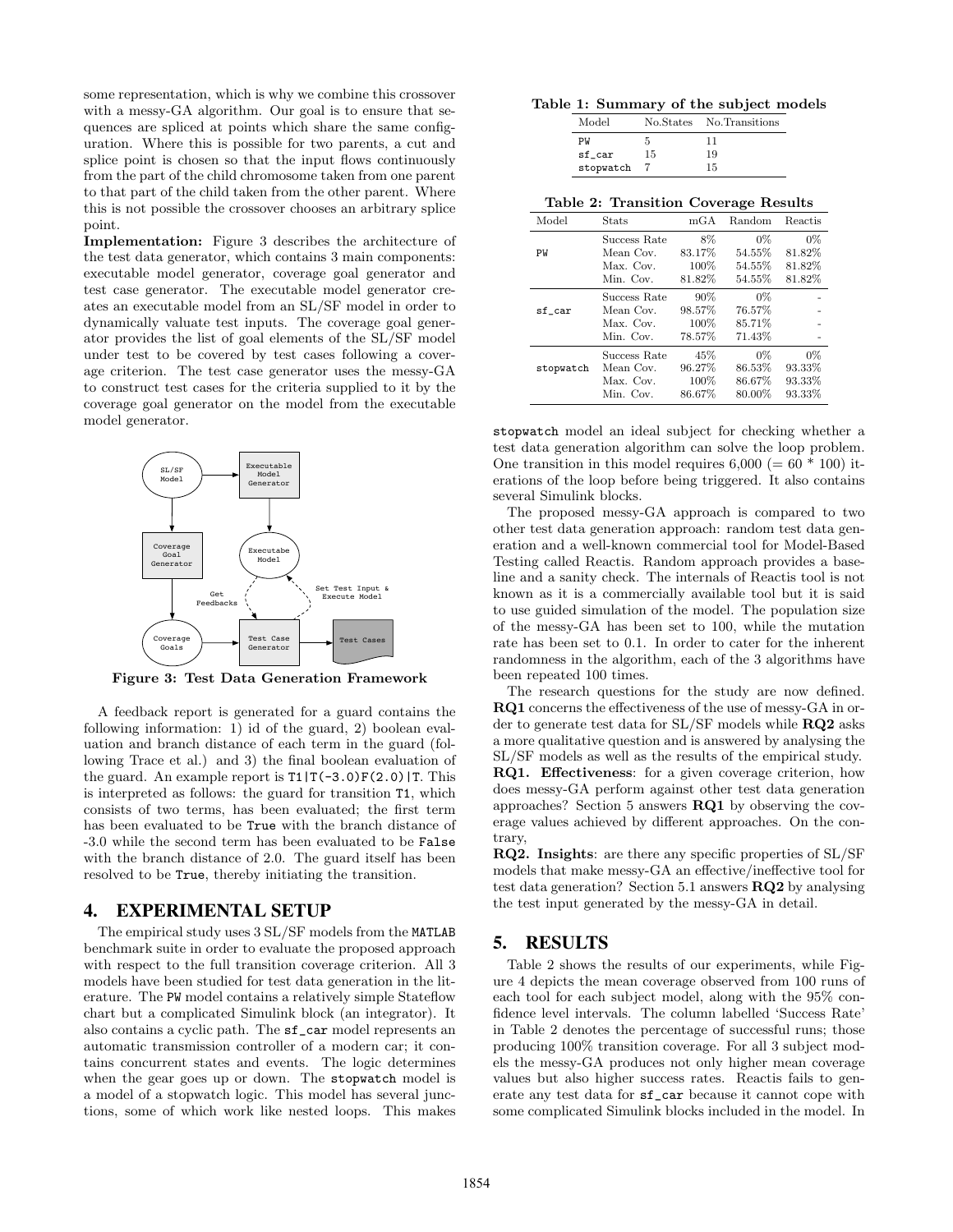Figure 4: Mean coverage over 100 runs



|                           | Lable 5: One Sided <i>t</i> -lest Outcomes |                        |                            |
|---------------------------|--------------------------------------------|------------------------|----------------------------|
| Comparison                | PW                                         |                        | sf_car stopwatch           |
| vs. Random<br>vs. Reactis | $< 2.2e-16$<br>0.002102                    | $< 2.2$ e-16<br>$\sim$ | $< 2.2e-16$<br>$1.049e-13$ |

other models the messy-GA outperforms both the random tool and Reactis.

To gain more confidence, the results in Table 2 have been statistically tested using a one-sided  $t$ -test (See Table 3). A one-sided Wilcoxon non-parametric test was also applied (with identical significance at the 99% level) indicating that no assumptions need be made about the distributions of results. The null hypothesis is that the transition coverage achieved by the messy-GA is equal to coverage values achieved by the other two approaches. The alternative hypothesis is that messy-GA achieves higher coverage than the other two. For all cases<sup>2</sup>, the null hypothesis is rejected with confidence, i.e. messy-GA does outperform other two approaches with statistical significance. This answers RQ1: the messy-GA does produce higher transitional coverage compared to both random and a commercial tool.

#### **5.1 Insight Result for PW model**

Let us revisit the PW model example from the introduction to examine how our messy-GA generates test input. Table 4 gives an input sequence generated by the messy-GA for transition (17) of the model PW. For brevity we list only salient parts of the entire input sequence; the shortest input sequence generated contained more than 200 steps. Each row contains a single step. The input sampling rate is 0.05 seconds, hence the time column.

It can be seen that during the part (a) of the input sequence, the integrator reached the pre-defined accumulation level and triggered the winhit signal, which resulted in transition (16) being activated in the next step. Similarly, the part (b) led to triggering of winhit again. However, it is transition (14) that is triggered after (b), leading the execution towards the subsequent execution of transition (17).

 $\mathbf{t}$  of  $\mathbf{t}$  of  $\mathbf{t}$  of  $\mathbf{t}$  of  $\mathbf{t}$  of  $\mathbf{t}$  of  $\mathbf{t}$  of  $\mathbf{t}$ Table 4: A test input generated by messy-GA for transition (17) of model PW depicted in Figure 1

| Time | Test Input     | Feedbacks                                        |
|------|----------------|--------------------------------------------------|
|      | driver         |                                                  |
| 0.00 | $\Omega$       |                                                  |
| 0.05 | 1              | 12 T(0.00) T                                     |
| 0.10 | $\mathbf{1}$   | $14 F(1.00) F$ , $10 F(1.00) F$ , $13 F(1.00) F$ |
| 0.15 | $\overline{0}$ | $14 F(1.00) F$ , $10 T(0.00) T$                  |
| 0.20 | $\Omega$       | $9 F(1.00) F$ , $16 F(1.00) F$ , $8 F(2.00) F$   |
|      |                | $(a)$                                            |
| 1.25 | $\theta$       | $9 F(1.00) F$ , $16 F(1.00) F$ , $8 F(2.00) F$   |
| 1.30 | $\overline{0}$ | $9 F(1.00) F$ , $16 T(0.00) T$                   |
| 1.35 | $\Omega$       | $17 F(1.00) F$ , $15 F(2.00) F$                  |
|      |                | $(b)$                                            |
| 4.95 | 1.             | 14 T(0.00) T                                     |
| 5.00 | $2^{\circ}$    | 17 T(0.00) T                                     |
| 5.05 | $\mathbf{1}$   | 18   F (1.00)   F                                |
| 5.10 | $\overline{2}$ | 18   T (0.00)   T                                |

This illustrates how the messy-GA increases the length of an input sequence until the integrator block triggers the necessary event. The algorithm also guides the execution so that, when the second time the integrator triggers the necessary event, the correct cyclic path is chosen in order to cover a specific transition. This shows how messy-GA can overcome the some of the SL/SF challenges answering RQ2.

## 6. RELATED AND FUTURE WORK

During last decade, evolutionary algorithm has been widely used to generate test data. It has been successfully applied to many testing problems including path-based testing, mutation testing, stress testing, regression testing as well as testing of Object–Oriented, Aspect–Oriented, concurrent and Agent–Oriented systems. There are several excellent surveys of this previous SBST work [1, 14, 19, 37]. However, as these surveys all reveal, very little of the literature on SBST is concerned with state based models, and an even smaller proportion with SL/SF Models. In this section we review related work on SBST for state based models and its relationship to our work.

There has been considerable work in the SBST for the generation of Unique Input Output sequences and related test sequences of FSM testing [7, 12, 13]. Derderian et al. also applied GA to generate test data for Finite State Machine(FSM) with temporal constraints [8]. The fitness function was based on the number of temporal constraint violations committed by each candidate input sequence. However, SL/SF models are considerably more demanding, since they are extended FSMs and so these FSM testing approaches do not directly apply to SL/SF testing.

Lefticaru et al. [28, 30, 31, 29] presented an application of GA to generate test input that executes a specific path in an extended FSM, drawn from UML models. This work is closer to that required for testing SL/SF, since the FSMs are extended, though the authors do not report on approaches to handle concurrency nor does their formalism include stateflow blocks.

Windisch et al. [47, 48, 49] used Simulated Annealing (SA), Genetic Algorithms (GA) and Particle Swarm Optimization (PSO) in order to generate continuous input signal for real-time SL/SF models: the signals were generated by a sequence of individual signal blocks. Lindlar [32], incorporated Lehmann and Bringmann's Time Partition Testing process into SBST for models. However, unlike our approach this work retains the concept of an approach level metric as

<sup>&</sup>lt;sup>2</sup>Reactis was unable to cover  $sf\_car$  so no test was possible in this case.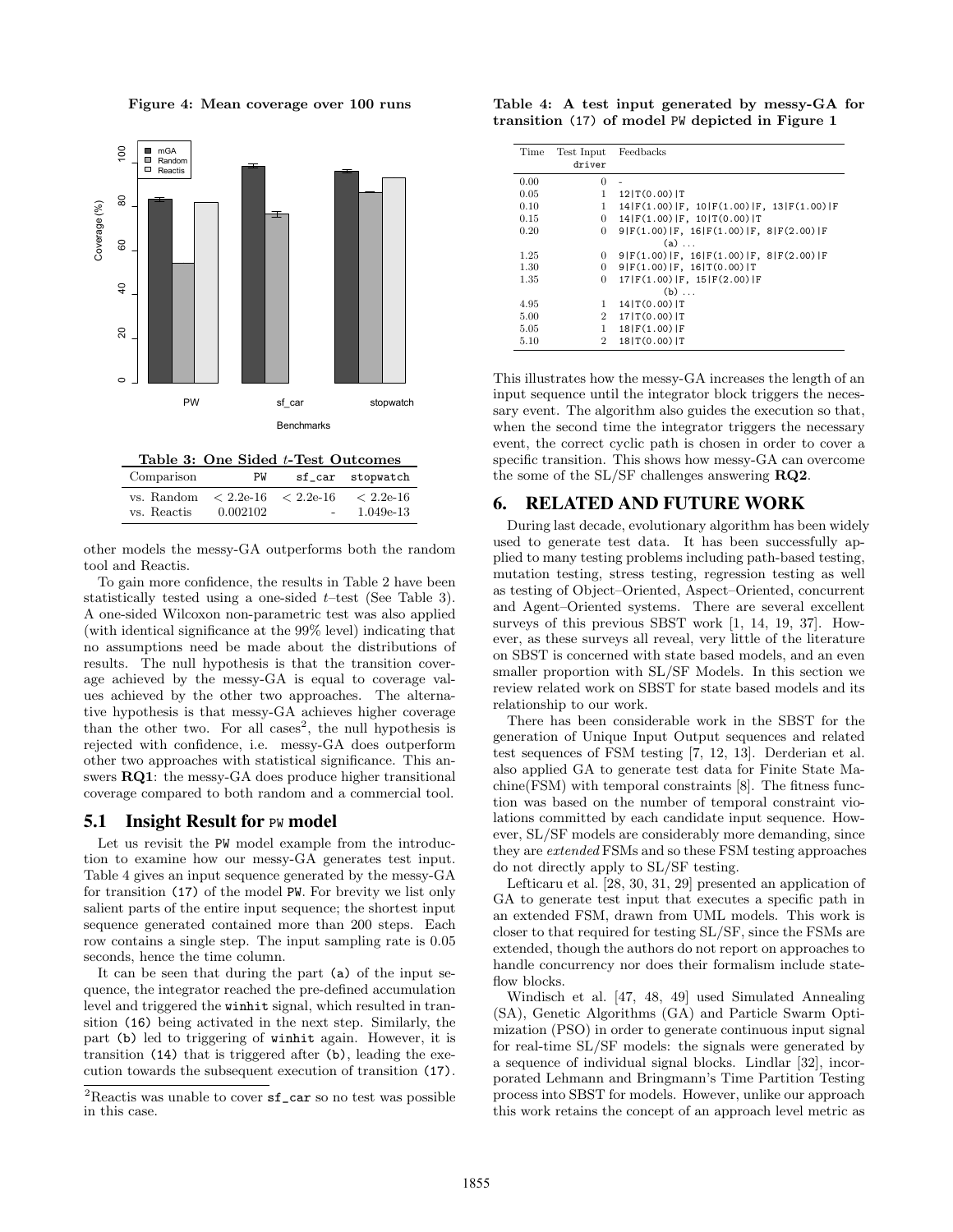part of fitness and fixed length input sequences. Ghani et al. [10] used GA and SA for switch block path coverage of Simulink model (but, unlike our work, without Stateflow blocks). They report that GA and SA achieved similar coverage, but GA was more often successful, which was one of our motivations for using a GA in our work, which can be thought of as an extension of the work of Ghani et al.

Zhan and Clark [53] combined random testing and searchbased test data generation in order to generate branch adequate test data more efficiently. After applying random test data generation, remaining test requirements were targeted using search-based techniques. Zhan and Clark [51] also defined mutation operators for Matlab/Simulink models and use SBST to find mutation adequate test data for these sets of mutants. Zhan and Clark [50] also used a simulationbased approach to SBST for Matlab/Simulink models with basic blocks. They simulate the execution of the block in a 'black box' style to attempt to generate test data for the block. They subsequently developed this approach to incorporate elements of symbolic execution to address the state variable problem [52].

Our work also differs from this previous work in its method of handling concurrency, which presents further challenge for SBST. Kim et al. [26] use a sequentialisation technique to convert a (concurrent) model into a sequential equivalent. However, this can create a state explosion, as sequentialisation is well-known to suffer from this problem. Katayama et al. [25] seek to overcome any potential state explosion by using an extra graph to denote concurrent interactions, while Ambrosio et al. [2] generate test data for each sequential EFSM before attempting to combine the results for the concurrent ensemble. Our approach avoids the need for sequentialisation, external graphs or piecewise composition because it uses a crossover operation specifically tailored for SL/SF. However, the careful construction of representation and crossover operators for SBSE has been previously studied for other problems such as modularisation [16] and SBST for Object Oriented Programs [5].

Other authors [41, 39, 40, 43] have also considered the problem of state variables in programs. These program are not state based models, but their use of state variables means that the number of times a method is executed may affect whether a branch is covered, rather than merely the values passed to the method on a single call. This complicates SBST for programs. At the model level, the presence of counter variables creates similar problem. For instance, it may lead to infeasible paths.

Kalaji et al. [22, 24] used GA to guide the search for feasible transition paths (rather than test cases to exercise them). They show that a GA can overcome problems with counter variables. Kalaji et al. [23] also show how the problem of state variables can be overcome using a testability transformation [17]. Complementary to this, Zhao et al. proposed an approach to generate test data for feasible EFSM paths [54]. Kalaji et al's work on feasible paths in EFSMs could be combined with a Species Per Path approach [38] to locate sets of feasible paths to those difficult target transitions that transition coverage approaches (like ours) may be unable to cover.

There are other work on generating test data for SL/SF models without using a search-based approach. Satpathy et al. tried to outperform commercial tools by combining different existing approaches [44]: Directed Automated Random Testing (DART) [11], hybrid concolic testing [33] and feedback-directed random testing [42] have been applied in conjunction with each other based on a heuristic.

Commercial tools are available for testing SL/SF models. T-VEC [46] from T-VEC technologies automatically generates test cases using domain testing theory. Safety Test Builder [6] from Greensoft generates numerical test cases by building exhaustive execution trees from automata-based specifications. This tool is based on symbolic execution and constraint solving. BEACON Tester [21] from Applied Dynamics International is a tool for generation of code from Simulink models and automatic generation of test vectors. The Automatic Unit Test Tool (AUTT)-part of BEACON creates test vectors. These test vectors target several coverage criteria and other common error sources such as numerical overflows. Simulink Design Verifier [35] from Mathworks generates random test inputs after statically analysing the SL/SF model. Reactis [45] from Reactis Systems uses guided simulations using algorithms and heuristics. It is one of the most famous commercial tools for generating test cases from an SL/SF model.

Our work is the first to present results for transition coverage of Simulink models with Stateflow blocks. It is also, to the author's knowledge, the first paper to present empirical results that compare SBST approaches with commercial off-the-shelf tools for state based model testing. Therefore, despite the relative lack of work on SL/SF testing compared to other topics in SBST, it is perhaps an encouraging sign of the increasing maturing of the field that it is possible to compare results from prototype SBST tools such as ours to commercial products in this way. Naturally the usual caveats about threats to validity and the degree to which one can generalise from these initial results still apply.

Though our results are encouraging, but there remains more to be done. In future work, we shall explore the degree to which recent results [3] on dependence analysis for state based models can help to determine those inputs that can affect whether a transition is covered. This information will be used to investigate whether domain reduction techniques, found successful in search based testing for imperative [15] and aspect oriented [18] programming styles can also be extended to reduce effort and improve effectiveness for search based testing of SL/SF models. Future work will also include a wider evaluation of the proposed approach and exploration of the performance of other search based algorithms such as the hill climbing/Alternating Variable method, Simulated Annealing and Genetic Programming.

#### 7. CONCLUSION

This paper presents a messy-GA based framework for generating test data for SL/SF models. It consists of three major components; the executable model generator, the coverage goal generator and the test case generator. The framework creates an executable model from a SL/SF model (executable model generator), sets up a test plan based on a coverage criterion (coverage goal generator) then dynamically generates test data by applying messy-GA using the feedback from the executable model (test data generator).

The empirical evaluation compared the proposed framework to both the random approach and a commercially available test data generation tool, using 3 widely-studied benchmark SL/SF models. The results show that, without any a-priori knowledge of the required length of test input sequences, messy-GA is outperforms other algorithms with re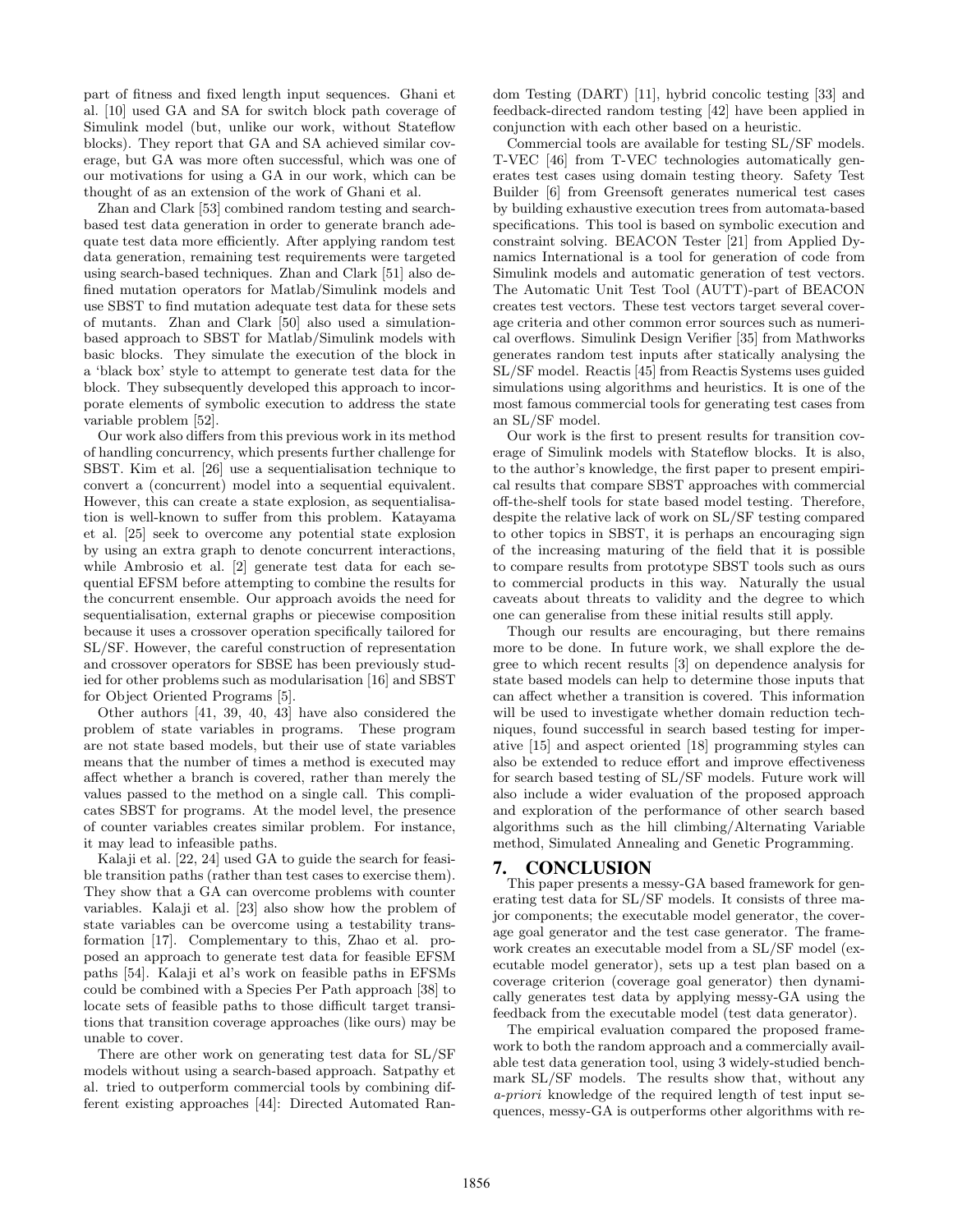spect to the full transition coverage criterion, even when there exist memory-contained Simulink blocks, nested loops or cyclic paths. The proposed framework also consistently outperformed the commercially available tool, which failed to generate any test data for one of the subject models.

Acknowledgement This work was supported by the National Research Foundation of Korea funded by the Korean Government (NRF-2009-352-D00266) and PRCP through NRF of Korea funded by MEST (2010-0020210).

## 8. REFERENCES

- [1] S. Ali, L. C. Briand, H. Hemmati, and R. K. Panesar-Walawege. A systematic review of the application and empirical investigation of search-based test-case generation. IEEE Transactions on Software Engineering, 2010. To appear.
- [2] A. M. Ambrosio, E. Martins, S. V. de Carvalho, and N. L. Vijaykumar. An Approach for Concurrent FSM–based Test Case Generation. In 36rd Workshop dos Cursos de Computacao Aplicada do INPE - WORCAP, 2003.
- [3] K. Androutsopoulos, D. Binkely, D. Clark, N. Gold, M. Harman, K. Lano, and Z. Li. Environment restriction slicing: Automated state based model simplification. In  $33^{th}$  International Conference on Software Engineering (ICSE'11), 2011.
- [4] A. Arcuri. It does matter how you normalise the branch distance in search based software testing. In Proceedings of IEEE International Conference on Software Testing, Verification and Validation (ICST '10), pages 205–214. IEEE, 4-7 May 2010.
- [5] A. Arcuri and X. Yao. Search based software testing of object-oriented containers. Information Sciences, 178(15):3075–3095, August 2008.
- [6] ChiasTek. Safety test builder: http://www.chiastek.com/products/stb.html.
- [7] K. Derderian, R. Hierons, M. Harman, and Q. Guo. Automated unique input output sequence generation for conformance testing of fsms. The Computer Journal, 49(3):331–344, May 2006.
- K. Derderian, M. Merayo, R. Hierons, and M. Núñez. Aiding test case generation in temporally constrained state based systems using genetic algorithms. In Bio-Inspired Systems: Computational and Ambient Intelligence, volume 5517 of Lecture Notes in Computer Science, pages 327–334. Springer, 2009.
- [9] European Union. ARTEMIS programme embedded computing systems call for proposals, 2009. Available online at https://www.artemis-ju.eu/.
- [10] K. Ghani, J. A. Clark, and Y. Zhan. Comparing algorithms for search-based test data generation of matlab simulink models. In Proceedings of the 10th IEEE Congress on Evolutionary Computation (CEC '09), Trondheim, Norway, 18-21 May 2009. IEEE.
- [11] P. Godefroid, N. Klarlund, and K. Sen. DART: directed automated random testing. In Proceedings of the 2005 ACM SIGPLAN conference on Programming language design and implementation (PLDI 2005), volume 40, pages 213–223. ACM Press, June 2005.
- [12] Q. Guo, R. M. Hierons, M. Harman, and K. Derderian. Constructing multiple unique input/output sequences

using evolutionary optimisation techniques. IEEE Proceedings - Software, 152(3):127–140, June 2005.

- [13] Q. Guo, R. M. Hierons, M. Harman, and K. Derderian. Heuristics for fault diagnosis when testing from finite state machines. Software Testing, Verification and Reliability, 17(1):41–57, March 2007.
- [14] M. Harman. Automated test data generation using search based software engineering (keynote). In 2nd Workshop on Automation of Software Test (AST 07) at the 29th International Conference on Software Engineering (ICSE 2007), Minneapolis, USA, 2007.
- [15] M. Harman, Y. Hassoun, K. Lakhotia, P. McMinn, and J. Wegener. The impact of input domain reduction on search-based test data generation. In ACM Symposium on the Foundations of Software Engineering (FSE '07), pages 155–164, Dubrovnik, Croatia, September 2007. ACM.
- [16] M. Harman, R. Hierons, and M. Proctor. A new representation and crossover operator for search-based optimization of software modularization. In GECCO 2002: Proceedings of the Genetic and Evolutionary Computation Conference, pages 1351–1358. Morgan Kaufmann Publishers, 9-13 July 2002.
- [17] M. Harman, L. Hu, R. Hierons, J. Wegener, H. Sthamer, A. Baresel, and M. Roper. Testability transformation. IEEE Transactions on Software Engineering, 30(1):3–16, Jan. 2004.
- [18] M. Harman, F. Islam, T. Xie, and S. Wappler. Automated test data generation for aspect-oriented programs. In 8th International Conference on Aspect-Oriented Software Development (AOSD '09), pages 185–196, Charlottesville, VA, USA, Mar. 2009.
- [19] M. Harman, A. Mansouri, and Y. Zhang. Search based software engineering: A comprehensive analysis and review of trends techniques and applications. Technical Report TR-09-03, Department of Computer Science, King's College London, April 2009.
- [20] H. S. Hong, I. Lee, O. Sokolsky, and S. D. Cha. Automatic test generation from statecharts using model checking. In Proceedings of Workshop on Formal Approaches to Testing of Software, volume NS-01-4 of BRICS Notes, pages 15–30, 2001.
- [21] A. D. International. Beacon for simulink/stateflow: http://www.adi.com/products\_be\_bss.htm.
- [22] A. Kalaji, R. M. Hierons, and S. Swift. A search-based approach for automatic test generation from extended finite state machine (efsm). In *Proceedings of Testing:* Academia and Industry Conference - Practice And Research Techniques (TAIC-PART '09), pages 131–132, Windsor, UK, 4-6 September 2009. IEEE.
- [23] A. Kalaji, R. M. Hierons, and S. Swift. A testability transformation approach for state-based programs. In Proceedings of the 1st International Symposium on Search Based Software Engineering (SSBSE '09), pages 85–88. IEEE, 13-15 May 2009.
- [24] A. Kalaji, R. M. Hierons, and S. Swift. Generating feasible transition paths for testing from an extended finite state machine (efsm) with the counter problem. In Proceedings of the 3rd International Workshop on Search-Based Software Testing (SBST) in conjunction with ICST 2010, pages 230–239. IEEE, 6 April 2010.
- [25] T. Katayama, Z. Furukawa, and K. Ushijima. Event